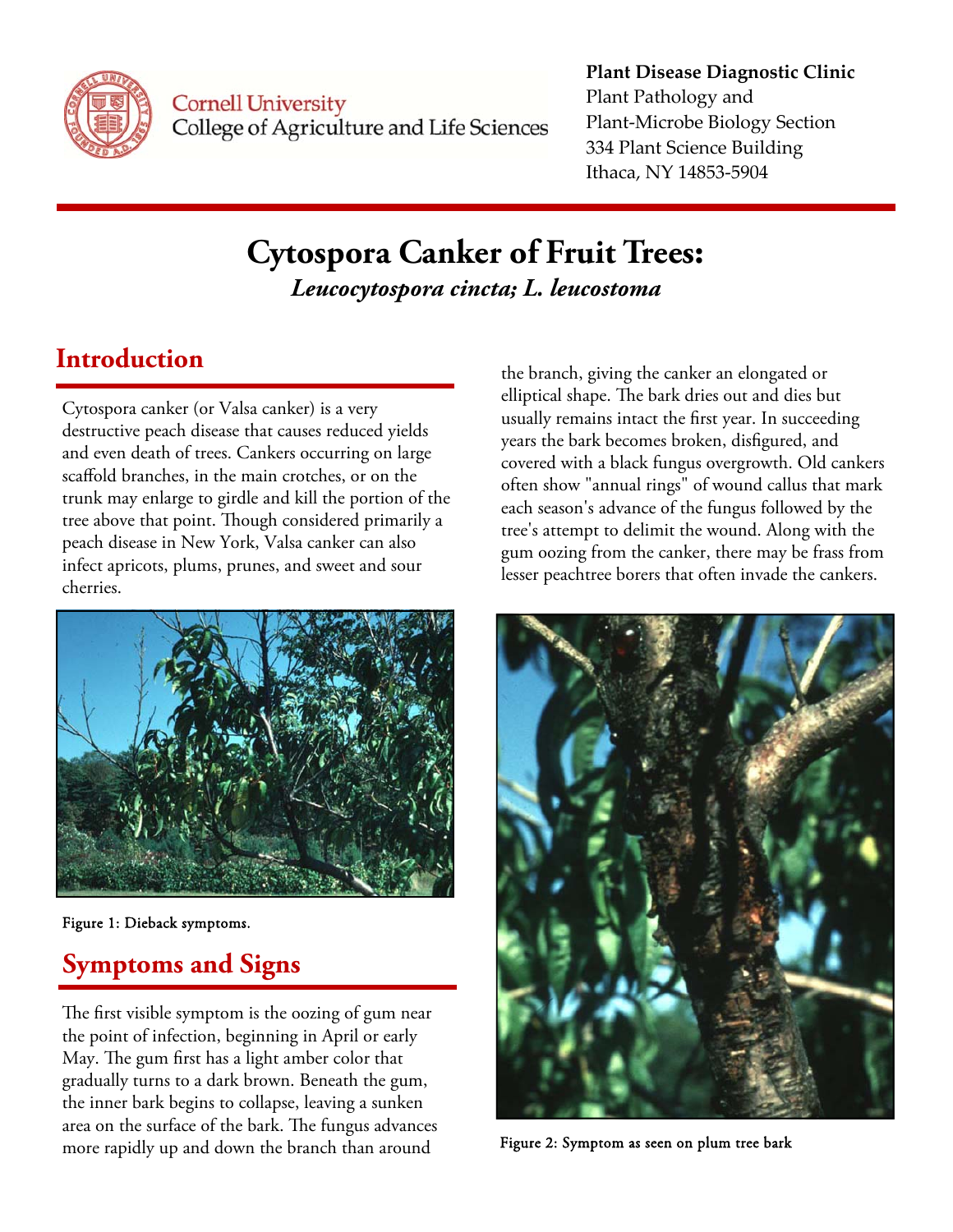An often overlooked symptom is the dieback (Fig. 1) of Valsa-infected twigs in the spring and early summer, usually accompanied by gumming at the base of the twig. The second year a typical canker may develop on the main branch around the base of the dead twig.

# **Disease Cycle**

Cytospora canker is caused by two species of fungi, *Leucocytospora cincta* and *Leucocytospora leucostoma.*  These fungi cannot invade through intact, healthy bark, but require a wound or dead or dying tissue to become established before they can infect healthy tissue. The most common points of entry are: (1) natural wounds such as winter-injured tissue, sunscald-injured bark; bark damaged in narrowangled crotches, or in tender twigs and buds (2) pruning cuts made when the tree is dormant or during wet weather; (3) pruning stubs, which dry out and die back to the main branch; (4) damage caused by insects or pathogens; and (5) mechanical injuries to the bark and branches.

Growth of the fungus occurs in winter whenever the temperature rises above freezing and stops again in the spring when growth of the tree resumes. New infections usually start in the late fall or early spring when the tree is dormant. As the temperature rises during late spring and the tree becomes active, the growth of the fungus slows down. The tree forms wound callus that tends to envelop the canker. As the tree becomes dormant again in the fall, the fungus resumes activity and enlarges the canker.

*Cytospora* spp. produce spores in tiny, black, pimplelike fruiting bodies which break out through the bark. The spores are disseminated mainly by splashing rain but also to some degree by wind, insects, birds, people, tools, and machines.

# **Management Strategies**

Preventing Cytospora canker infections is a matter of overall orchard management and proper tree care:

#### Setting a new orchard:

1. Select a site for the new orchard well away from the old, Cytospora infected trees, or completely remove all of the cankers from the old trees.

2. Select a site with deep, well-drained soil and with good air drainage to reduce the possibility of winter injury.

3. Plant only the hardier varieties.

4. Use rootstocks which are hardy and induce early hardening of the scion. (Examples: Siberian C and Harrow Blood)

5. Plant only disease-free nursery stock.

## Fertilization & Watering:

1. To avoid late, cold-tender growth in the fall, fertilize in late winter or early spring.

2. Avoid excessive nitrogen fertilization; also avoid potassium deficiency.

3. Water during dry weather.

## Pruning and Training:

1. Prune in early spring between the time when trees begin growth and full bloom. Do not leave pruning stubs.

2. Prune on a regular program so that large cuts will not be necessary.

3. Spread narrow-angled branch crotches or remove one of the branches forming the narrow- angled crotch. Start a training program early with young trees.

4.Remove all weak and dead wood.

### Cultivation and Injuries:

 1. Plant a permanent sod cover to avoid root injury which occurs with cultivation.